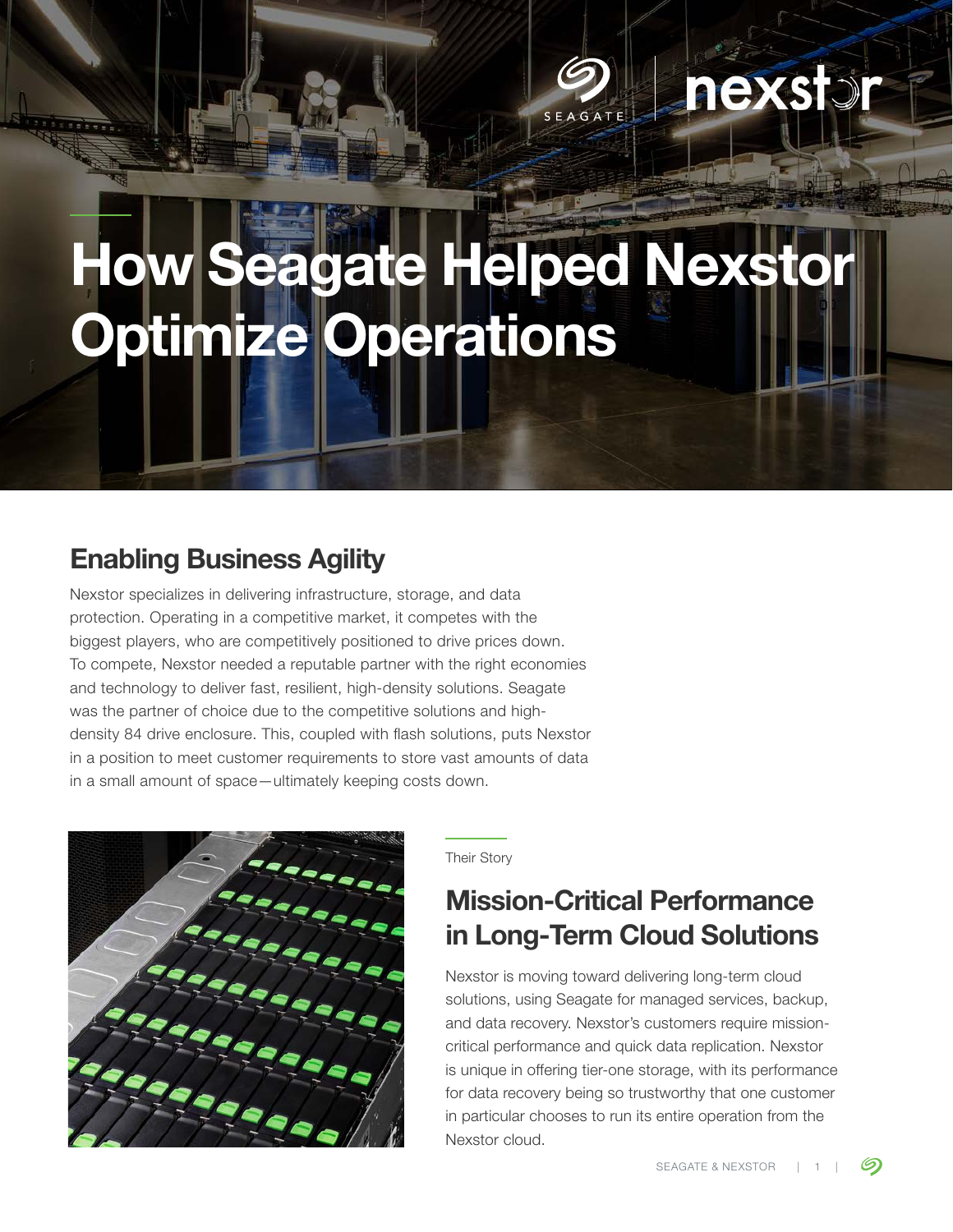## Offering Highly Versatile Solutions at the Best Price

#### Their Goal

Nexstor needed a cloud solution for its customers, but previous technologies weren't flexible enough for installations like VMware. Nexstor quickly discovered that detached storage from Seagate and computing power from HP offered the most versatility and best price.

Their Problem

#### Clients Struggled to Manage Vast and Growing Amounts of Data

Nexstor's clients were struggling to manage the large amounts of data created from growing applications, such as AI. From this challenge, Nexstor identified the requirement for cloud-based services and, as such, diversified its portfolio to match market demand. Nexstor believes its cloud solutions benefit customers' ROI, while helping them migrate workloads to the cloud.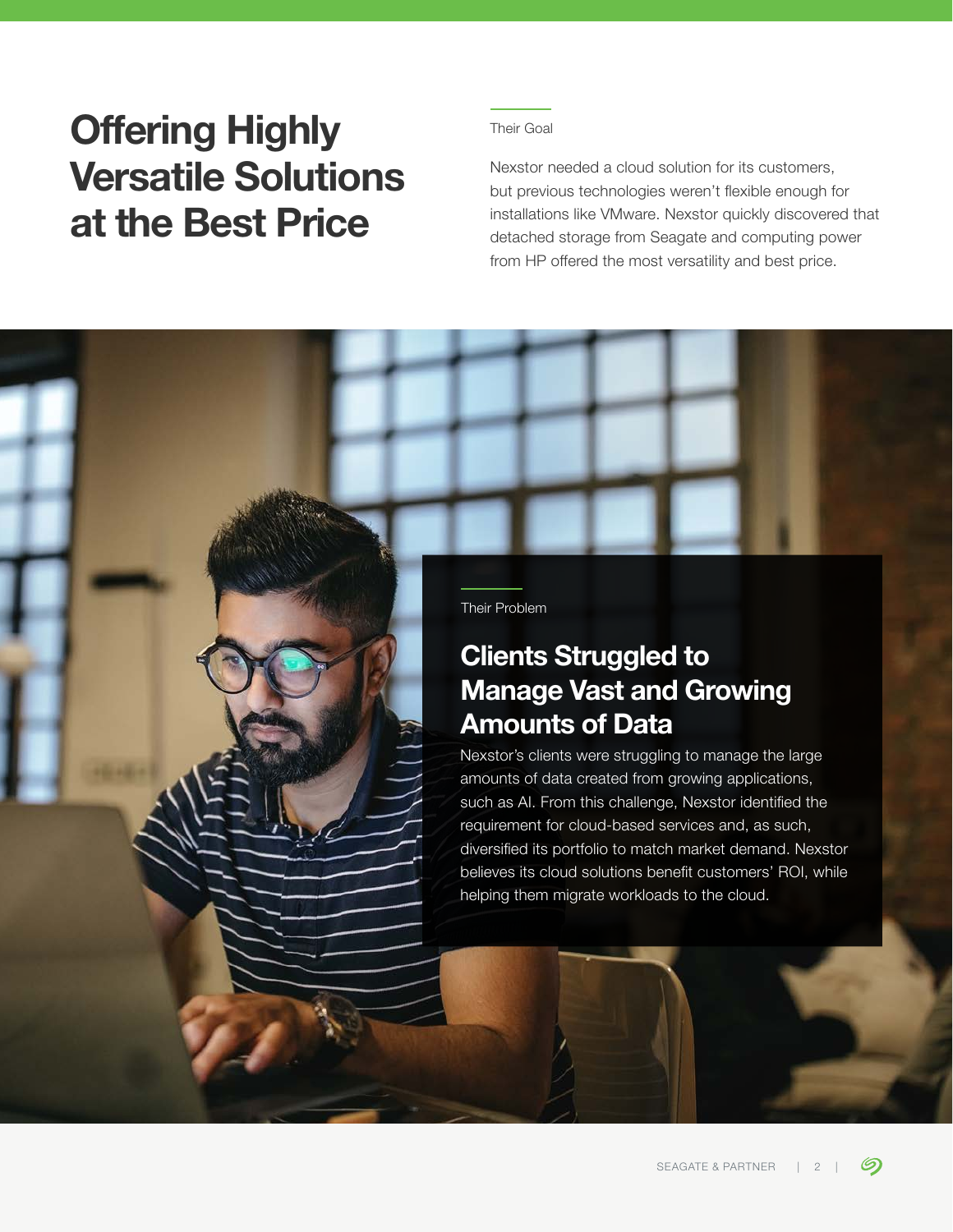

Seagate allowed Nexstor to offer expanded operations through highly flexible products with inbuilt scalability and modularity to address its customers changing data requirements, which could oscillate to anything between 200 terabits to 600 terabytes. Being able to offer this flexibility meant Nexstor could allow its customers to grow as quickly as necessary, while gaining customer confidence in the product supporting them. Because the Seagate approach is modular, Nexstor could piece it together and create a fully customized solution for each client.

Being able to deploy the right solutions with a product that was easy to understand meant that Nexstor only needed to put the right network in place to get its customers started. The ease

Their Solution

#### Partnering With Seagate Changed Nexstor's Business Direction

Nexstor needed to offer more personalization with the solutions for its customers, especially for those who required something more tailored and specialized to their business, an out-ofthe-box solution.

of installation and configuration means Nexstor has brought down the time required on site to just a few days, saving staff costs and downtimes by managing the installation remotely. Using this formatted template, Nexstor has been able to minimize errors, increase its customer base, and enable higher profits.

Partnering with Seagate has changed how Nexstor runs its business—prior to working with Seagate products, it had servers of all shapes and sizes, but narrowing down and specializing its offering has allowed Nexstor to grow and expand with market demand. Using a templated compute design and being able to choose options for customers with ease—from storage to complete solutions—means the entire business model is streamlined.

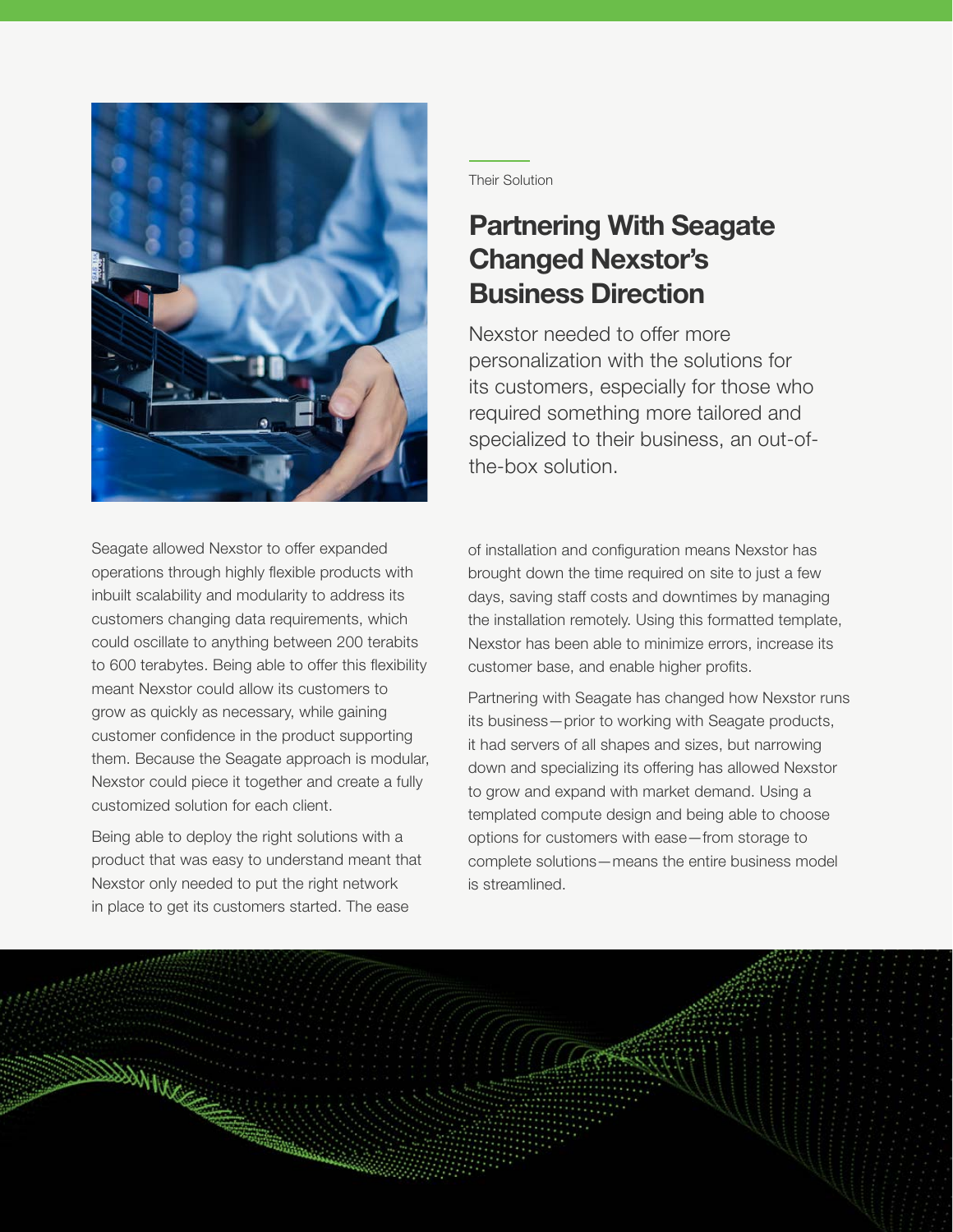

Their Success

#### Business Operations Are Clearly Focused

Nexstor's streamlined business operations have helped them acquire new customers and retain the existing ones. There are fewer slowdowns due to hardware issues, and reliability and resilience is significantly up. Partnering with Seagate has enabled Nexstor to deliver a stronger solution.

Nexstor's internal sales team is proud to sell Seagate. Partnering with Seagate has allowed Nexstor to provide price-sensitive deals and exceed client expectations.

## "

### "I only wish I'd found Seagate earlier!"

NEXSTOR CONTACT TBD, TBD AT NEXSTOR